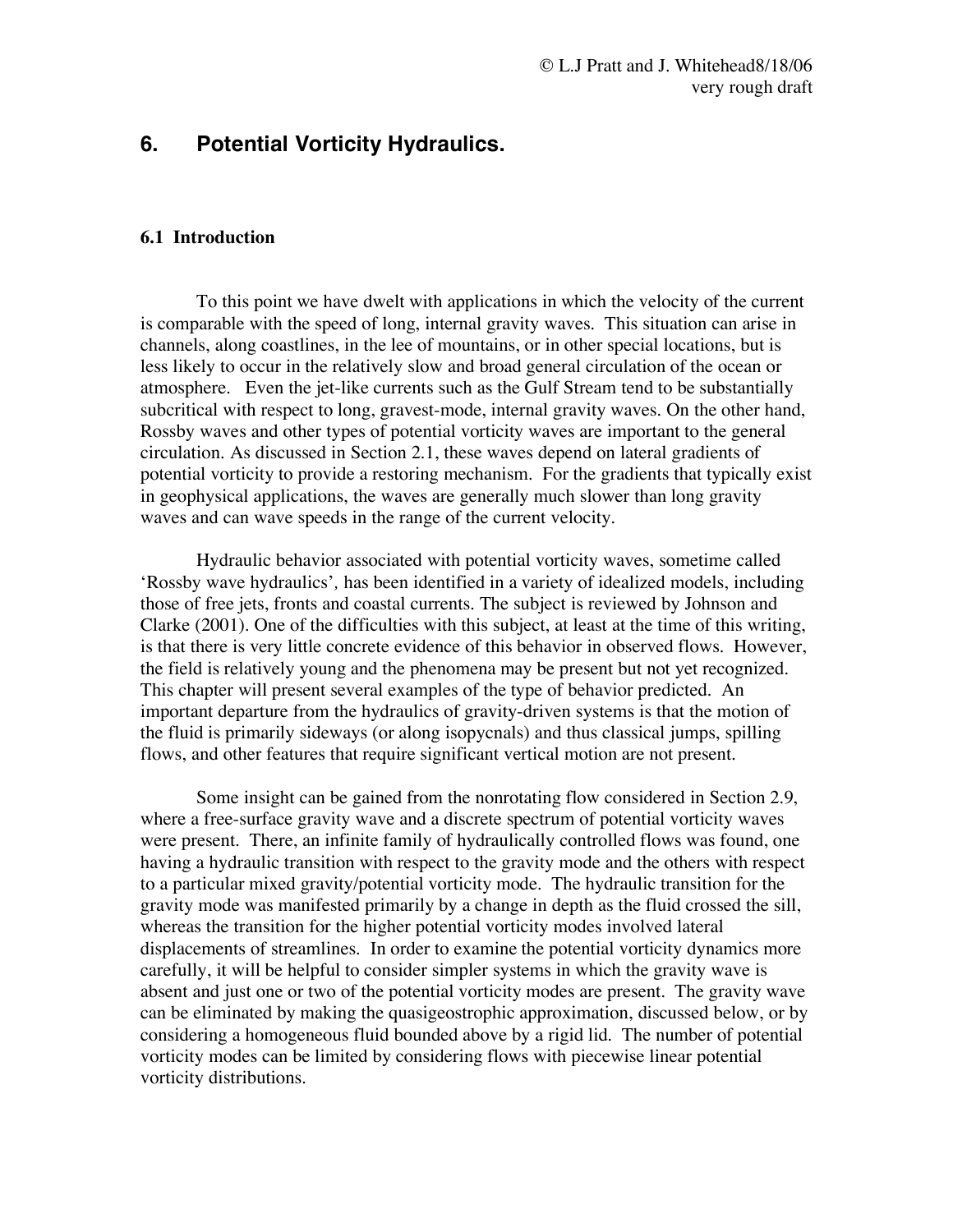Since gravity waves will be relatively unimportant, we need to rethink the standard hydraulic scaling in which  $(gD)^{1/2}$  and  $L/(gD)^{1/2}$  are chosen as scales for the longitudinal velocity and time. For larger scale flows, Earth's rotation and the variation of rotation with latitude are of central importance and we need to select scales based on the Coriolis parameter  $f = 2\Omega \sin\theta$ , where  $\Omega$  is Earth's angular velocity and  $\theta$  is latitude. For the applications in mind, which include ocean and atmosphere fronts, jets and coastal currents, the variation in  $\theta$  is small compared to its full range and it is sufficient to approximate *f* according to

$$
f(\theta) = f(\theta_o) + 2\Omega(\theta - \theta_o)\cos\theta_o
$$
  
=  $f_o + \beta * y *$ 

where  $y^* = R(\theta - \theta_o)$ ,  $\beta^* = 2\Omega \cos(\theta_o) / R$ , and *R* is Earth's radius. If *L* represents the meridional extent of the current, then  $\beta^*L/f_s \ll 1$  for this *beta plane* approximation to be valid. An obvious time scale is  $f_0^{-1}$  and we will leave the velocity scale *U* unspecified.

The appropriate scaling can now be deduced by reconsidering the shallow water equations (2.1.1-2.1.3) with no forcing or dissipation:

$$
\frac{\partial \mathbf{u}^*}{\partial t^*} + \mathbf{u}^* \cdot \nabla \mathbf{u}^* + (f_o + \beta^* y^*) \mathbf{k} \times \mathbf{u}^* = -g \nabla \eta^* \tag{6.1.1}
$$

and

$$
\frac{\partial \eta^*}{\partial t^*} + \nabla \cdot \left[ \mathbf{u}(D + \eta^* - h^*) \right] = 0. \tag{6.1.2}
$$

In most applications the equations apply to a  $1\frac{1}{2}$  – layer system for which *g* should be interpreted as reduced gravity. Where the active layer lies along the bottom,  $\eta^*$  should be interpreted as upwards displacement of the bounding interface from its resting equilibrium position. Application to a buoyant surface layer can also be made by interpreting  $\eta^*$  as the downwards displacement of the lower interface.

Nonrotating hydraulics (Chapter 1) involves balances between the advection terms, the local time-derivative terms, and the pressure gradients terms. Semigeostrophic hydraulics includes these terms, at least in the predominant direction of the flow, and adds the Coriolis term. The scaling  $U=(gD)^{1/2}$  is preserved. For the slower, broader flows subject to beta plane hydraulics, U is typically  $\ll (gD)^{1/2}$  and another scaling must be sought. There are two classes of flows that one is likely to encounter depending on the size of the Rossby number  $R_0 = U/f_0L$ . The first is characterized by  $R_0 = O(1)$  and includes strong jets such as the Gulf and Jet Streams and some equatorial currents. Hydraulic models of these flows are typically treated using a barotropic, rigid-lid model and this is described at the end of this section. The second class includes broad-scale flows and weaker jets in which both horizontal velocity components are in near geostrophic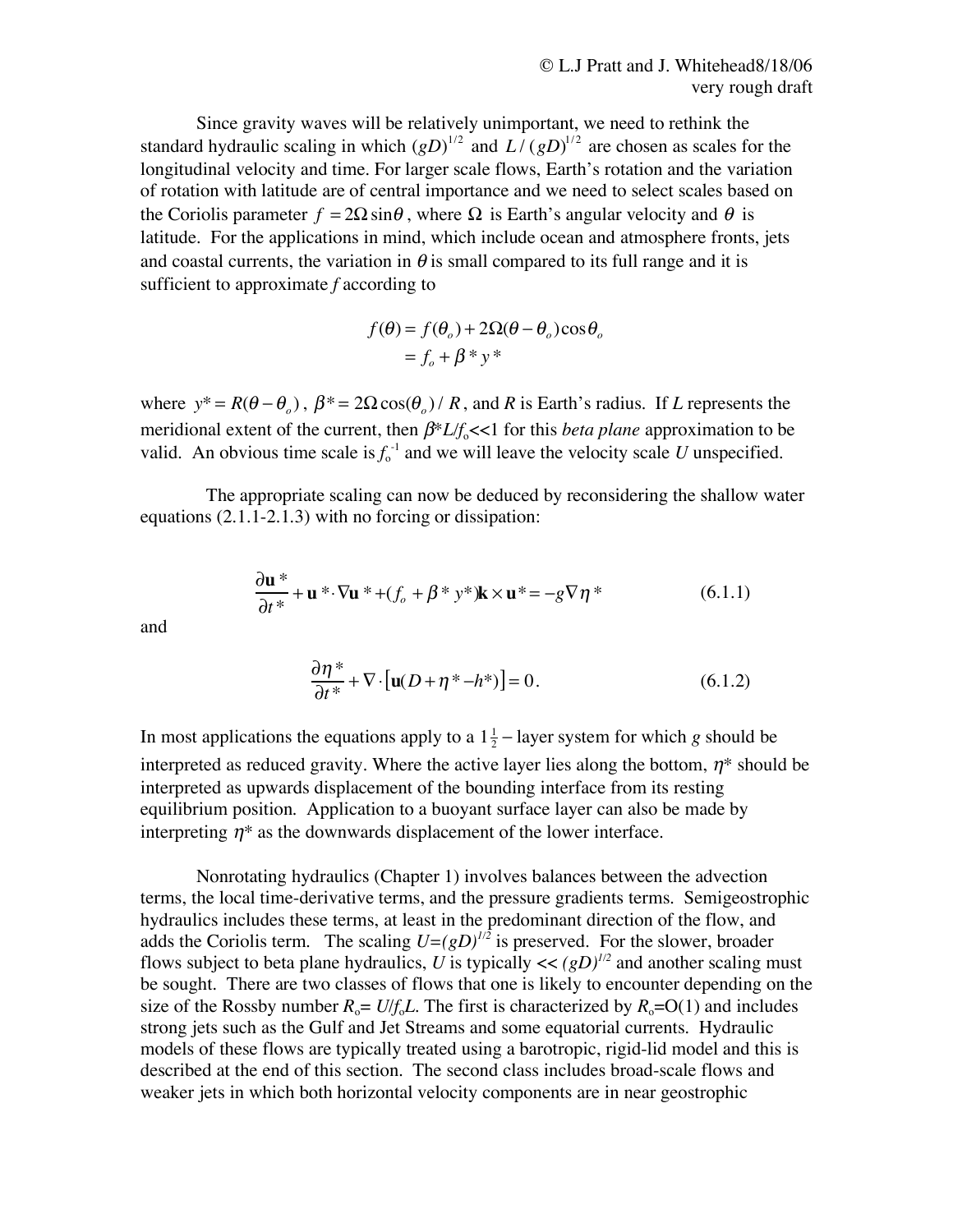balance. Such flows can be treated using the quasigeostophic approximation, in which the velocities are considered weak and variations in layer thickness are assumed small. Quasigeostrophic flows have both velocity components in near geostrophic balance, whereas semigeostrophic flows have only the longitudinal velocity in near geostrophic balance. Thus, if N is a scale for  $\eta^*$ , the quasigeostrophic approximation suggests that  $N \approx f_0 L U / g$ . It can also be seen from (6.1.1) that the ratio of the advection terms to the Coriolis term is on the order of the Rossby number  $R_0 = U/f_0 L$ , and this ratio must clearly be small in the presence of nearly geostrophic motion. The final term to consider in  $(6.1.1)$  is the local time derivative; its ratio to the Coriolis term is  $O(T<sup>1</sup>f<sup>1</sup>)$ . In order that the geostrophic balance be preserved to lowest order, the time scale *T* must be chosen much longer than an inertial period  $(T \gg f^{-1})$ . A convenient choice is  $T = R_0^{-1} f^1$ .

For the quasigeostrophic approximation, we then use dimensionless variables  $\eta = \eta * g/f_0UL$ ,  $(u,v)=(u^*,v^*)/U$ ,  $(x,y)=(x^*,v^*)/L$ , and  $t=t^*fR_0$ . Equation (6.1.1) now becomes

$$
R_o \left( \frac{\partial \mathbf{u}}{\partial t} + \mathbf{u} \cdot \nabla \mathbf{u} \right) + (1 + R_o \beta y) \mathbf{k} \times \mathbf{u} = -\nabla \eta
$$
 (6.1.3)

where  $\beta = \beta^* L^2 / U$  and  $R_0 \ll 1$ . The dependent variables are now expanded in powers of  $R_{\circ}$ :

$$
u = u^{(0)} + R_o u^{(1)} + \cdots ,
$$
  

$$
v = v^{(0)} + R_o v^{(1)} + \cdots ,
$$

and

$$
\eta = \eta^{(0)} + R_o \eta^{(1)} + \cdots
$$

The leading order velocity is geostrophic:

$$
v^{(o)} = \frac{\partial \eta^{(o)}}{\partial x}
$$
 (6.1.4)

and

$$
u^{(o)} = -\frac{\partial \eta^{(o)}}{\partial y},\tag{6.1.5}
$$

showing that  $\eta^{(0)}$  acts as a streamfunction.

The dimensionless version of the continuity equation (6.1.2) is

$$
R_o \frac{\partial \eta}{\partial t} + \nabla \cdot \left[ \mathbf{u} \left( S^{-1} \left( 1 - \frac{h^*}{D} \right) + R_o \eta \right) \right] = 0. \tag{6.1.6}
$$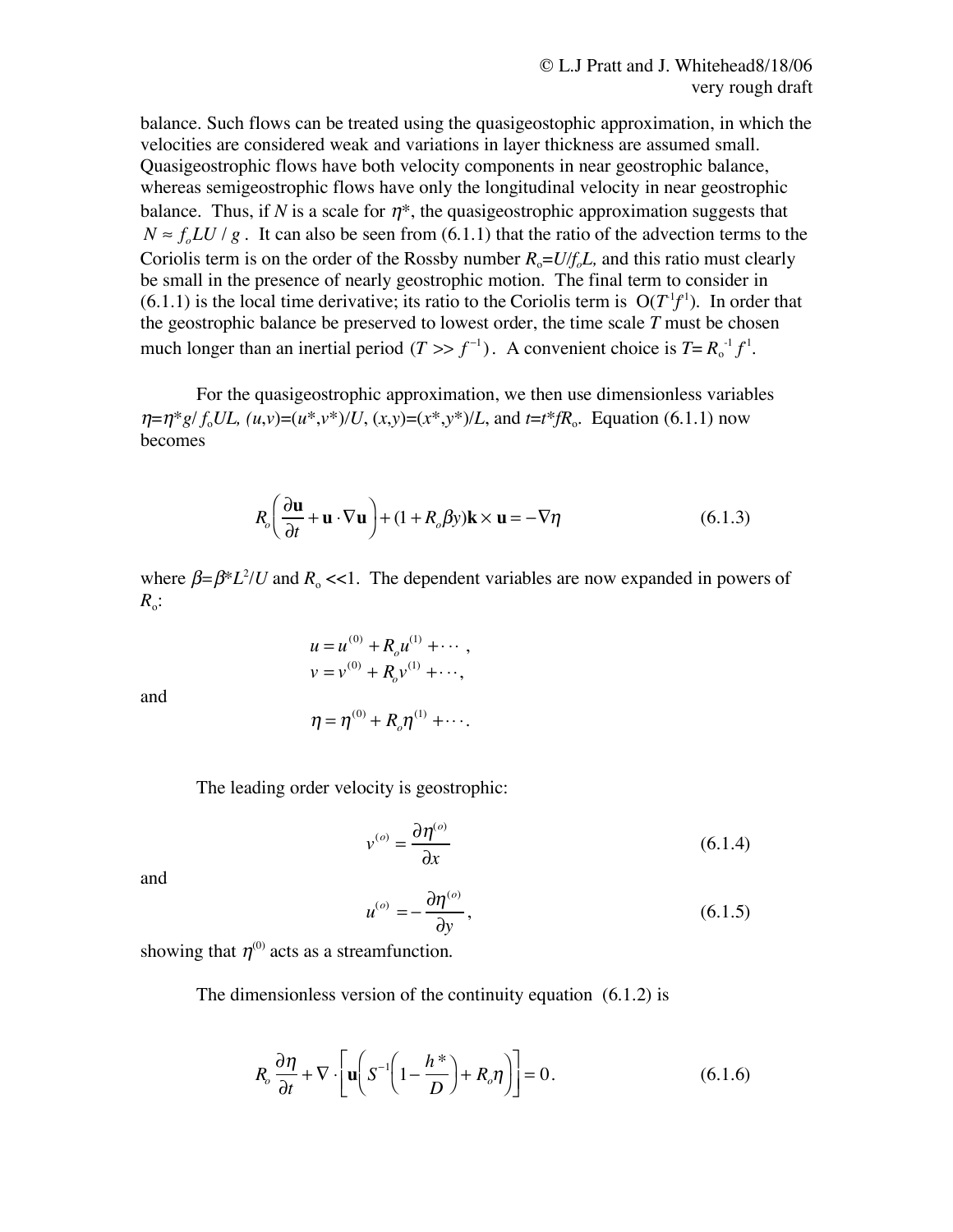where  $S = \frac{f_o^2 L^2}{D}$  $\frac{\partial^2}{\partial B}$ , the square of the ratio of the horizontal length scale to the Rossby radius of deformation  $L_d = (gD)^{1/2}/f_o$ . If the active layer is on top, the term involving *h*\* is absent. If the typical horizontal scale of the motion is on the order of the Rossby radius, then  $S=O(1)$ . Variations in the layer thickness due to the interface displacement  $\eta$ are then  $O(R_0)$ . This fact can be seen simply from the scaling relations  $N/D = f_o U L / g d = S R_o^{-1}$ . What about the contribution to the layer thickness from topographic variations? The lowest order approximation is

$$
\nabla \cdot \left[ \mathbf{u}^{(0)} \left( 1 - \frac{h^*}{D} \right) \right] = -\mathbf{u}^{(0)} \cdot \nabla \left( \frac{h^*}{D} \right) = 0,
$$

which uses the fact that  $\nabla \cdot \mathbf{u}^{(0)} = 0$ . If  $h^*/D$  is O(1), geostrophic flow must move along contours of constant *h*\*. This topographic steering would imply that a current would have to move around an isolated topographic feature such as a ridge. Hydraulic effects tend to occur when the flow passes over topography and this is permissible in the current framework only when  $h^*/D$  is small. We therefore assume that  $h^*/D=O(R_0)$  and so define  $h = h^*/(R_0 D)$ . We have now constrained variations in the layer thickness to be small compared to the total thickness, an approximation that is also considered integral to quasigeostrophic theory.

At the  $O(R_0)$  level of expansion, (6.1.3) and (6.1.6) are

$$
\frac{\partial \mathbf{u}^{(0)}}{\partial t} + \mathbf{u}^{(0)} \cdot \nabla \mathbf{u}^{(0)} + \beta y \mathbf{k} \times \mathbf{u}^{(0)} = -\mathbf{k} \times \mathbf{u}^{(1)} - \nabla \eta^{(1)}
$$

and

$$
\frac{\partial \boldsymbol{\eta}^{(0)}}{\partial t} + \nabla \cdot \left[ \mathbf{u}^{(0)} \left( \boldsymbol{\eta}^{(0)} - S^{-1} h \right) \right] = - \nabla \cdot \left[ S^{-1} \mathbf{u}^{(1)} \right]
$$

Taking the curl of the first equation and using the second equation to eliminate **u**(1) from the result leads to the quasigeostrophic potential vorticity equation:

$$
\left(\frac{\partial}{\partial t} + u^{(0)}\frac{\partial}{\partial x} + v^{(0)}\frac{\partial}{\partial y}\right) (\nabla^2 \eta^{(o)} - S\eta^{(o)} + h + \beta y) = 0.
$$
 (6.1.7)

The same result could have been obtained directly from the shallow water potential vorticity equation (2.1.8) by applying the present scaling and approximations (Exercise 1). The variable part of potential vorticity  $(\zeta^* + f) / d^*$  is approximated by  $\nabla^2 \eta^{(o)} - S\eta^{(o)} + h + \beta y$ . The relative vorticity is  $\nabla^2 \eta^{(o)}$ , the stretching term resulting from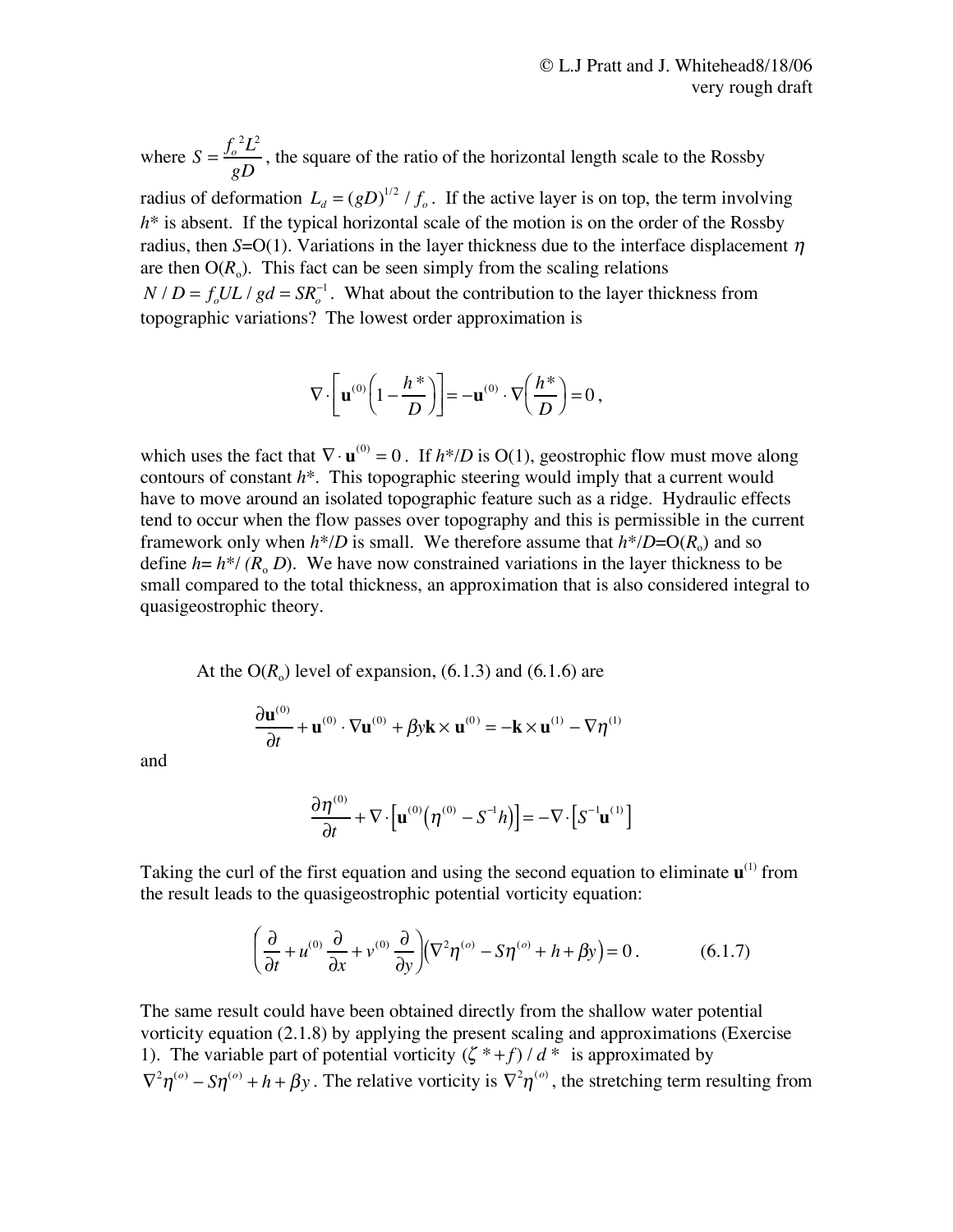departures from constant layer thickness is  $- S\eta^{(o)} + h$ , and the departure from constant ambient vorticity is β*y*.

Now consider a plane wave of the form

$$
\eta^{(0)} = \text{Re}\big[N e^{i(kx+ly-\omega t)}\big]
$$

propagating over a horizontal bottom and in the presence of a uniform zonal flow of velocity  $U<sub>o</sub>$ . It is left as an exercise to show that the wave frequency is given by

$$
\omega = U_o k - \frac{\beta k}{k^2 + l^2 + S}.
$$
\n(6.1.8)

The resulting speed of the crests and troughs in the *x*-direction is

$$
\frac{\omega}{k} = U_o - \frac{\beta}{k^2 + l^2 + S}.
$$

A wave that is long  $(k^2 \ll l^2 + S)$  in the *x*-direction propagates in that direction at the speed  $U_o - \beta/(l^2 + S)$ . In order for the wave to be arrested  $(\omega/k)$  it is necessary for that flow to be eastward  $(U_0>0)$ . In addition the magnitude of  $U_0$  must be at least as large as β/*S* , or

$$
U_o * / \beta * L_d^2 = O(1). \tag{6.1.9}
$$

The dimensionless parameter can be thought of as a beta-plane Froude number, and (6.1.9) is a prerequisite for the occurrence of hydraulic effects in the quasigeostrophic model. The specific conditions for the criticality of a particular flow with respect to a potential vorticity wave will generally be much more involved. In some applications  $\beta^*$ may be replaced by a potential vorticity gradient due to topography or background shear.

An alternative approach that illustrates Rossby-wave hydraulics without the complication of gravitational effects is the rigid-lid, barotropic model. No restriction is placed on the size of  $R_0$  or  $h^*/D$ , but stratified systems are excluded. The governing equation is obtained directly from (2.1.8) by regarding the depth  $d^*(x^*,y^*)$  as fixed. In the absence of forcing and dissipation the result is

$$
\frac{d^*}{dt^*} \left( \frac{f_o + \beta^* y^* + \frac{\partial v^*}{\partial x^*} - \frac{\partial u^*}{\partial y^*}}{d^*} \right) = 0. \tag{6.1.10}
$$